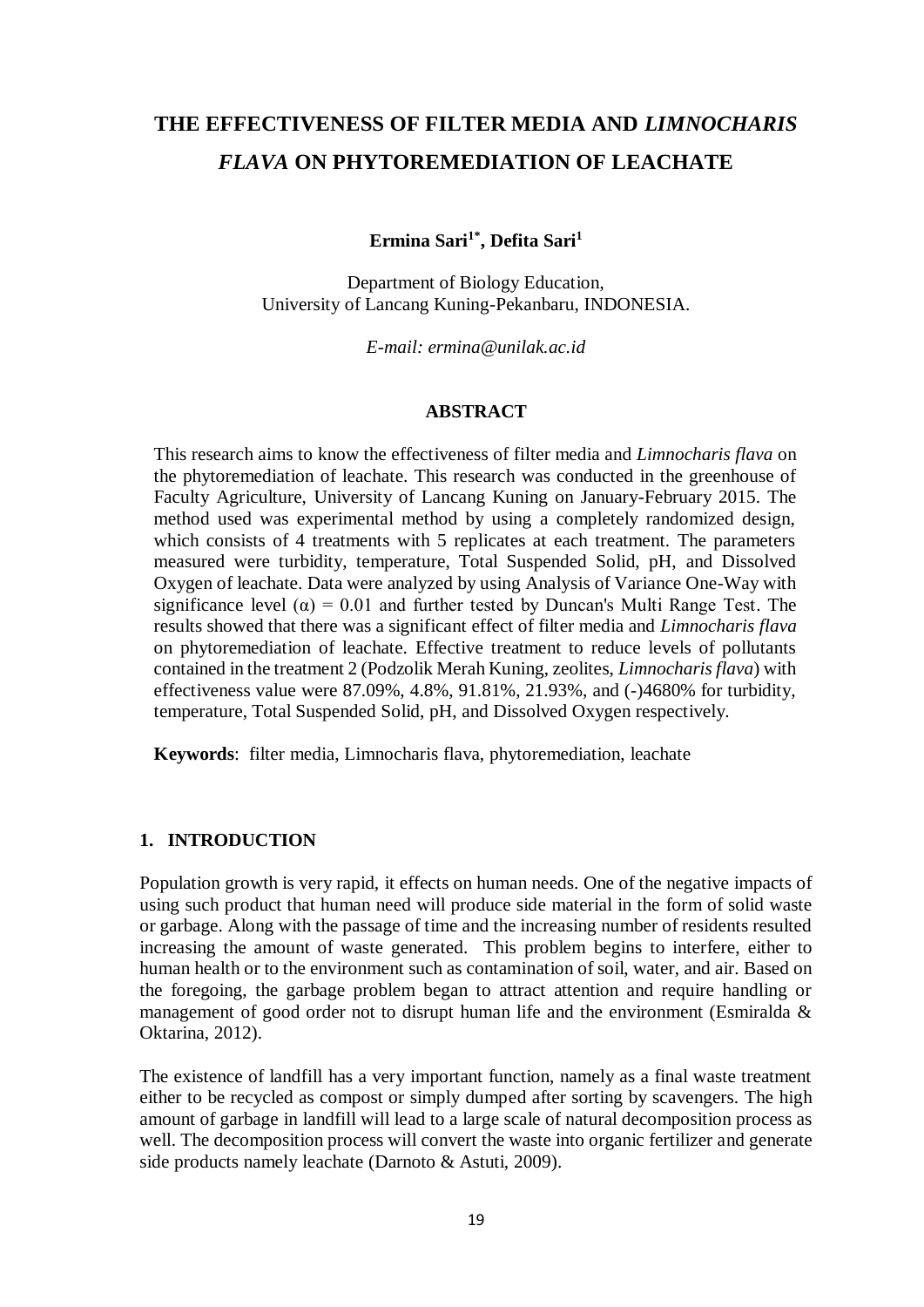Leachate may have a negative impact on the environment around the landfill as leachate contains contaminants that can bother the human's health, polluting the environment and aquatic biota. Based on these problems, the leachate treatment which aims to reduce and prevent the negative impacts on the environment is needed. One of the treatments that can be done to reduce the levels of pollutants leachate that is by phytoremediation.

Phytoremediation is a system where certain plants are working with microorganisms in the media (soil, coral and water). This blend can change the contaminants become less or not harmful to the environment (Anam et al., 2011). An aquatic plant used in this research was *Limnocharis flava*. This is because *Limnocharis flava* can be found numerously around Rumbai and this plant also able to effectively reduce the pollutants in the palm oil mill effluents as TSS, TDS, turbidity, sulfate and chloride (Syafrani, 2007).

Based on the above background, this study was carried out to determine the effectiveness of the filter media and *Limnocharis flava* on phytoremediation of leachate.

# **2. LITERATURE REVIEW**

## **2.1 Leachate**

Leachate is the liquid waste that arises as a result of the entry of external water into the landfill waste (in particular TPA). Leachate if not managed properly, can contaminate drinking water sources in the population around a pile of garbage (Herison, 2011). Leachate is formed in water which dissolves the trash heap of existing compounds that have a particular pollutant content of organic substances. Leachate is a potential cause of water pollution, both ground and surface water that need to be handled properly (Hardyanti & Huboyo, 2009).

Leachate at ground level can pollute the ground water and surface water; it was stated by Ehrig in Ali (2011), as follows:

- **1.** The water surface polluted by leachate with high organic matter content, the process of biological decomposition will spend the oxygen content in the water and eventually all life in the water depends on the presence of dissolved oxygen will die.
- **2.** Ground water polluted by leachate with high concentrations of these pollutants will be and remain in the ground water in the long term, due to limited dissolved oxygen so that the source of water comes from groundwater unsuitable for consumption.

# **2.2 Characteristics of Leachate**

Characteristics of leachate are varying depending on the processes that occur in landfills, which include the process of physical, chemical and biological. While the factors that affect the processes occurring in landfills include: the type of waste, the location of the landfill, hydrogeological and the operating system, these factors vary greatly on a landfill with each other, as well as biological activity as well as the processes that occur in the midden both aerobic and anaerobic. Given these conditions, it will influence the leachate produced as a result of the decomposition process such as the quality and quantity of leachate and gas, for example when a landfill contains a lot of organic waste, and then characters of leachate generated will contain high organic substances with odors (Ali, 2011).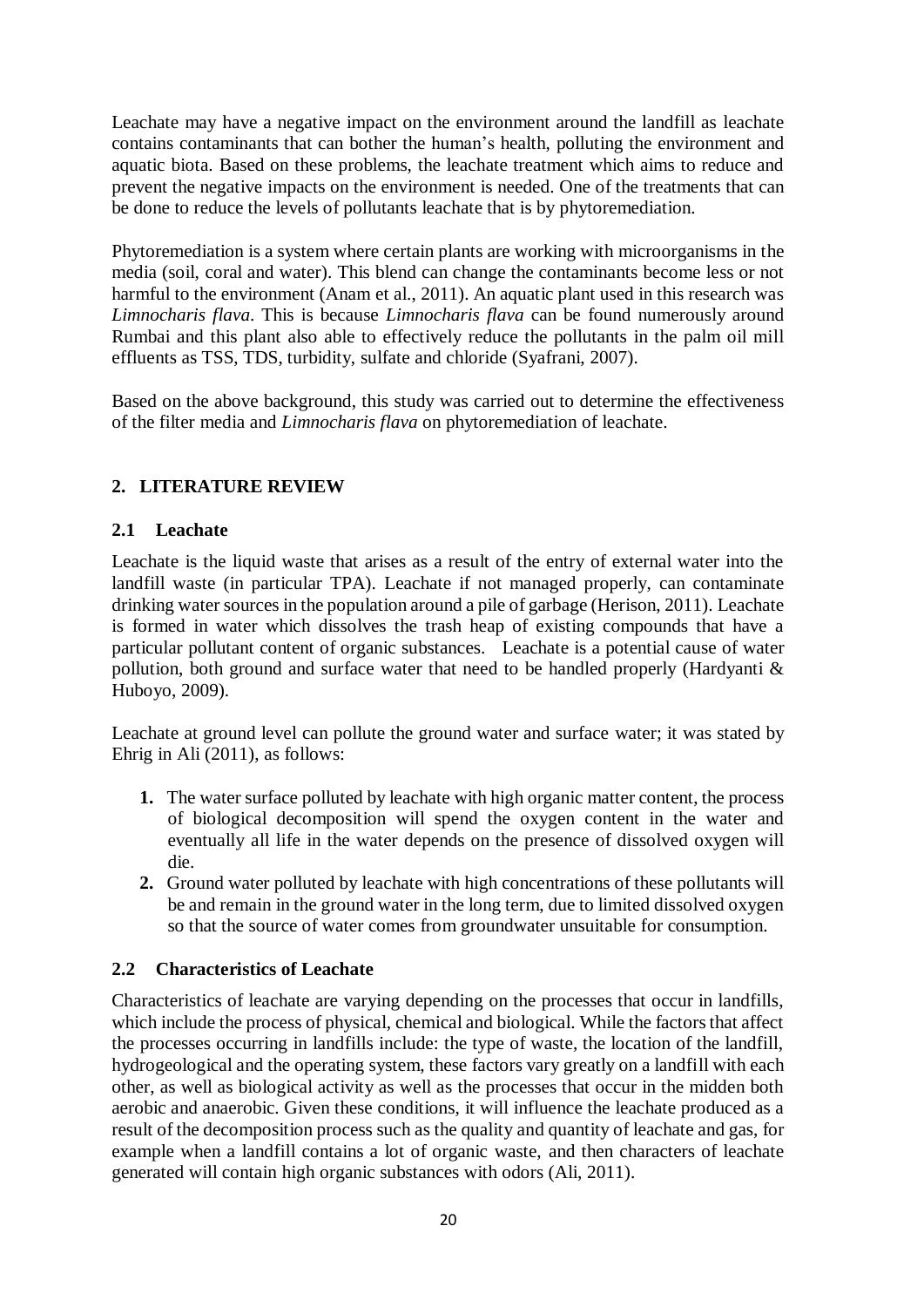## **2.3 Phytoremediation**

Phytoremediation is the use of plants to remove pollutants from contaminated soil or water. Lately, phytoremediation reclamation techniques have evolved considerably since proved to be cheaper than other methods, for example, the addition of the surface layer of soil. Phytoremediator can include herbs, shrubs and even trees (Juhaiti et al., 2005). Phytoremediation is a system where certain plants are working with microorganisms in the media (soil, coral and water). This blend can change the contaminants/pollutants to be less harmful to the environment or not. Process which plants to decompose contaminants that have complex molecular chains into a harmless substance with a simpler arrangement of molecules can be useful for plant growth itself (Anam et al., 2011).

# **3. METHODOLOGY**

## **3.1 Research Design**

Research design used was completely randomized design (CRD), which consisted of 4 treatments and 5 repetitions.

P0: Leachate 20 liters P1: Leachate 20 liters + PMK 100% + 3 clump *Limnocharis flava* P2: Leachate 20 liters + PMK 50% + zeolite 50% + 3 clump *Limnocharis flava* P3: Leachate 20 liters + PMK 50% + ferrolit 50% + 3 clump *Limnocharis flava*

This study was conducted in January-February 2015 in Greenhouse of Faculty of Agriculture, University of Lancang Kuning - Pekanbaru. Parameters measured were turbidity, temperature, Total Suspended Solid, pH, and Dissolved Oxygen.

## **3.2 Research Procedure**

First, set up a bucket underneath the container that had been hollowed out and given as many as 20 pieces of pipe, 400 liters of leachate and *Limnocharis flava* 45 clumps that already acclimatized for 3 days. Then filter media was prepared namely zeolite, ferrolit and PMK. This research procedure used each of 4 treatments with 5 repetitions. This study was planned to last for 14 days. Parameters observed were turbidity, temperature, TSS, pH, and DO every 7 days.

## **3.3 Data Analysis Techniques**

Data were analyzed by analysis of variance (ANOVA) at significant level of 0.01%. Data were then conducted a further test with DMRT (Duncan's Multiple Range Test).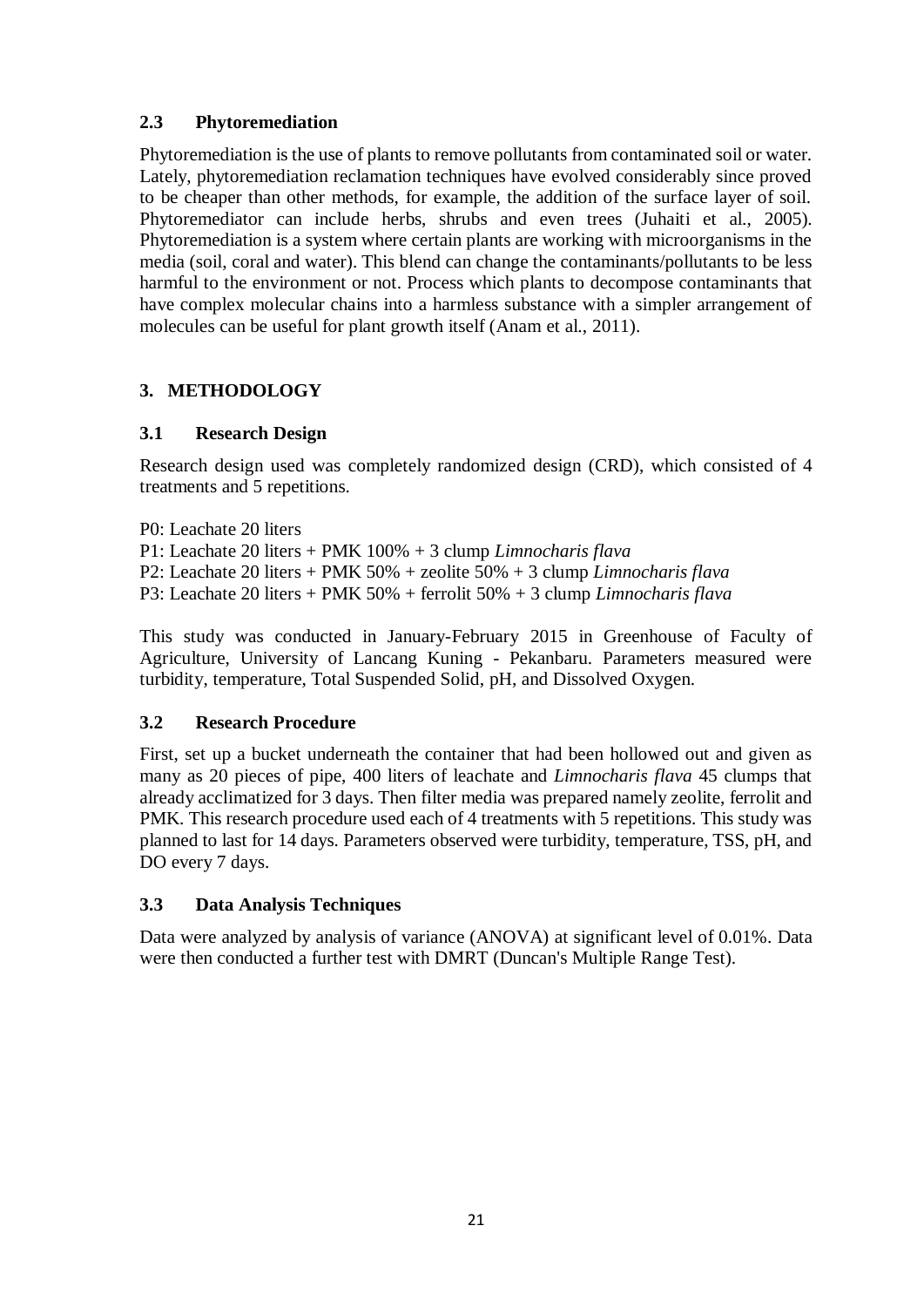## **4. FINDINGS**

## **4.1 General Conditions of Muara Fajar Landfill**

Muara Fajar Landfill is located in Gondo road, near to Muara Fajar village which is located in the district Rumbai, Pekanbaru. At the beginning, Muara Fajar landfill implemented systems landfill with soil, made like a row of layered regularly (controlled landfill) in waste processing. It is characterized by the presence of drains in the underground (drainage) for controlling rainwater, collecting leachate, ponds, control facilities methane and others, but an increasing amount of waste that exceeds the capacity of landfill makes TPA apply open systems (open dumping).

Muara Fajar Landfill accommodates all the trash in Pekanbaru. Every year the waste received at the Muara Fajar landfill was increasing. Muara Fajar Landfill received waste as such as 53.485 tonnes in 2010, 78.773 tonnes in 2011, 79.579 tonnes in 2012, 133.500 tonnes in 2013 and 164.338 tonnes in 2014, which came from 12 districts in the city of Pekanbaru (Dinas Kebersihan dan Pertamanan Pekanbaru, 2015).

Composition of waste generated in Pekanbaru can be seen in table below:

|        | Table 1. Composition of waste Generated in I ckanbaru                |                                        |  |  |  |  |  |  |
|--------|----------------------------------------------------------------------|----------------------------------------|--|--|--|--|--|--|
| No     | <b>Type of Waste</b>                                                 | Ammount $(\% )$                        |  |  |  |  |  |  |
|        | Wood                                                                 | 3,01                                   |  |  |  |  |  |  |
| 2      | Paper                                                                | 5,02                                   |  |  |  |  |  |  |
| 3      | Organic                                                              | 59,34                                  |  |  |  |  |  |  |
|        | Textile                                                              | 1,00                                   |  |  |  |  |  |  |
| 5      | Plastic                                                              | 11,05                                  |  |  |  |  |  |  |
| 6      | Glass                                                                | 1,00                                   |  |  |  |  |  |  |
|        | Others                                                               | 11,55                                  |  |  |  |  |  |  |
| $\sim$ | $ \cdot$<br>$\overline{\phantom{a}}$<br>-- -<br>$\sim$ $\sim$ $\sim$ | -- -<br>$\lambda$ and $\lambda$<br>--- |  |  |  |  |  |  |

**Table 1: Composition of Waste Generated in Pekanbaru**

**Source: Dinas Kebersihan dan Pertamanan Kota Pekanbaru (2015)**

Waste sources can come from various activities. Table 2 shows the percentage of waste origin contained in Pekanbaru.

|    | Table 2: Waste Source in Pekandaru |                |  |  |  |  |  |
|----|------------------------------------|----------------|--|--|--|--|--|
| No | <b>Source</b>                      | Amount $(\% )$ |  |  |  |  |  |
|    | Domestic (house hold)              | 86,07          |  |  |  |  |  |
|    | Market                             | 7,64           |  |  |  |  |  |
|    | Commercial trash                   | 3,59           |  |  |  |  |  |
|    | Office                             | 2,58           |  |  |  |  |  |
|    | Street trash                       |                |  |  |  |  |  |

# **Table 2: Waste Source in Pekanbaru**

 **Source: Dinas Kebersihan dan Pertamanan Kota Pekanbaru (2015)**

#### **4.2 Physical and Chemical Characteristics of Leachate during Phytoremediation**

The physical and chemical characteristics of leachate during 14 days of phytoremediation can be seen in Table 3. Parameter observed were turbidity, temperature, Total Suspended Solid, pH, and Dissolved Oxygen of leachate.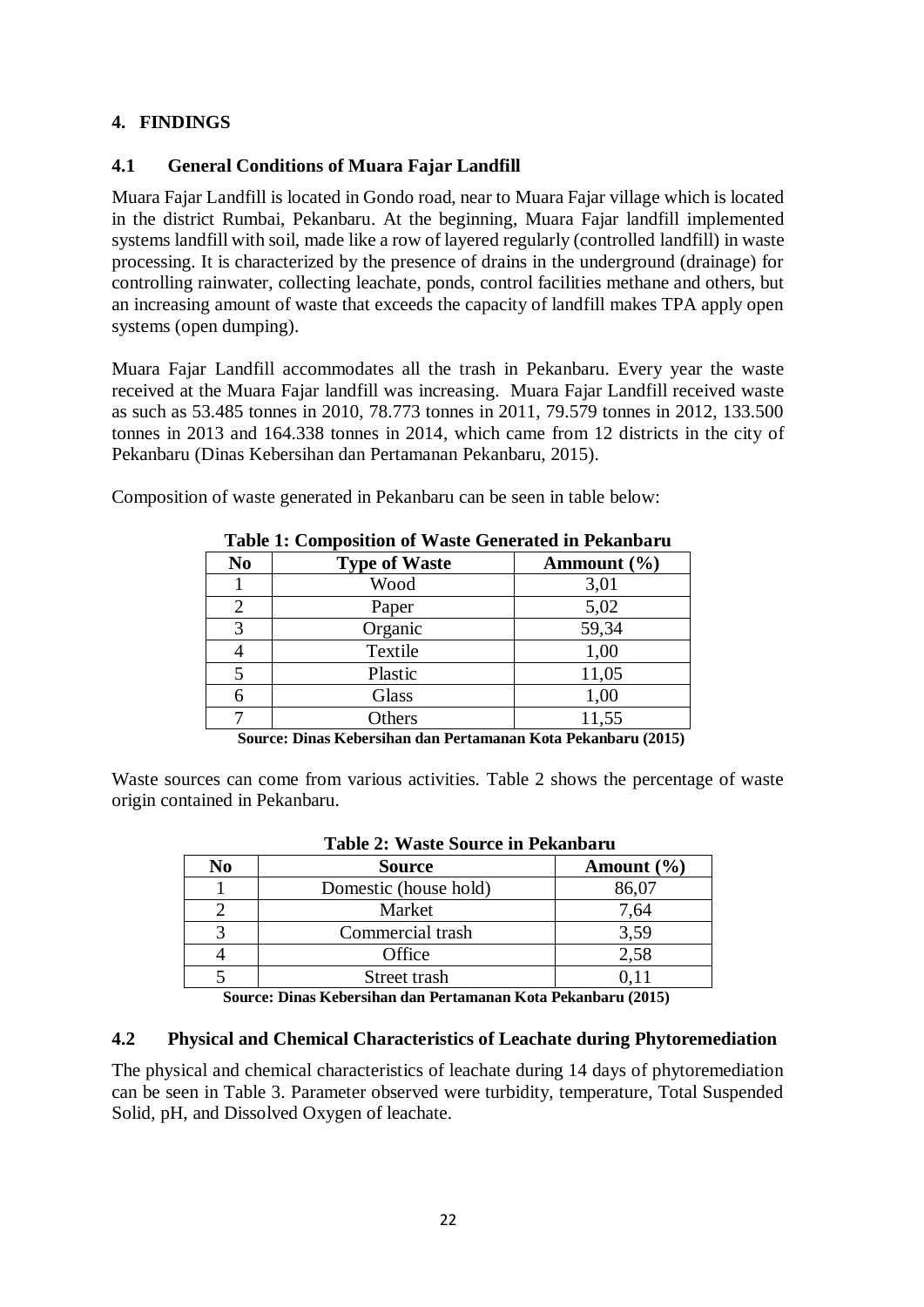| <b>Parameters</b> | <b>Units</b> | <b>Treatments</b> | <b>Test Results</b>    |                       |                       | <b>Classification of Water Quality</b><br>Standard* |                   |                   |                  |
|-------------------|--------------|-------------------|------------------------|-----------------------|-----------------------|-----------------------------------------------------|-------------------|-------------------|------------------|
|                   |              |                   | $Day - 0$              | Day - 7               | Day - 14              | $\mathbf I$                                         | $\mathbf{I}$      | $\mathbf{I}$      | IV               |
| Turbidity         | <b>NTU</b>   | P <sub>0</sub>    | $39,80^{b}$            | $35,26^{\circ}$       | 32,21 <sup>d</sup>    | $5**$                                               |                   |                   |                  |
|                   |              | P <sub>1</sub>    | $33,60^a$              | $15,05^{\rm b}$       | $11,26^{\circ}$       |                                                     |                   |                   |                  |
|                   |              | P <sub>2</sub>    | $32,05^{\rm a}$        | $10,58^{\rm a}$       | 5,57 <sup>a</sup>     |                                                     |                   |                   |                  |
|                   |              | P <sub>3</sub>    | $33,33^a$              | $11,06^a$             | $8,22^{b}$            |                                                     |                   |                   |                  |
|                   | $\rm ^{o}C$  | P <sub>0</sub>    | $24,6^{\rm a}$         | $24,2^{\rm a}$        | $24,6^{\rm a}$        | Normal<br>$\pm 3$                                   | Normal<br>$\pm$ 3 | Normal<br>$\pm 3$ | Normal<br>±5     |
|                   |              | P <sub>1</sub>    | $24,6^{\rm a}$         | $24,2^{\rm a}$        | $24,2^{\rm a}$        |                                                     |                   |                   |                  |
| Temperature       |              | P <sub>2</sub>    | $24,2^{\rm a}$         | $24,0^{\rm a}$        | $23,8^{\rm a}$        |                                                     |                   |                   |                  |
|                   |              | P <sub>3</sub>    | $24,4^a$               | $24,2^{\rm a}$        | $24,0^{\rm a}$        |                                                     |                   |                   |                  |
|                   | mg/1         | P <sub>0</sub>    | $427,80$ <sup>d</sup>  | $374,60$ <sup>d</sup> | $275,60$ <sup>d</sup> | 50                                                  | 50                | 400               | 400              |
|                   |              | P <sub>1</sub>    | $246,00^{\circ}$       | $142,80^{\circ}$      | $87,20^{\circ}$       |                                                     |                   |                   |                  |
| <b>TSS</b>        |              | P <sub>2</sub>    | $108,80^{\rm a}$       | $62,60^{\rm a}$       | $40,20^{\rm a}$       |                                                     |                   |                   |                  |
|                   |              | P <sub>3</sub>    | 133,00 <sup>b</sup>    | $88,20^{b}$           | $61,00^{\rm b}$       |                                                     |                   |                   |                  |
| pH (at lab)       |              | P <sub>0</sub>    | $9,06^{\circ}$         | $8,48^d$              | $8,48^\circ$          | $6-9$                                               | $6-9$             | $6-9$             | $5-9$            |
|                   |              | P1                | $8,66^{b}$             | 7,90 <sup>b</sup>     | 7,76 <sup>b</sup>     |                                                     |                   |                   |                  |
|                   |              | P <sub>2</sub>    | $8,50^{\rm a}$         | $7,56^{\rm a}$        | $7,26^{\circ}$        |                                                     |                   |                   |                  |
|                   |              | P <sub>3</sub>    | $8,56^{ab}$            | $8,08^\circ$          | $7,88^{b}$            |                                                     |                   |                   |                  |
| <b>DO</b>         | mg/1         | P <sub>0</sub>    | $0,14^a$               | $0,38^{\rm a}$        | $0,58^{\rm a}$        | 6                                                   | $\overline{4}$    | 3                 | $\boldsymbol{0}$ |
|                   |              | P <sub>1</sub>    | $0,20^{\overline{ab}}$ | $1,38^{b}$            | $3,20^{b}$            |                                                     |                   |                   |                  |
|                   |              | P2                | $0,34^\circ$           | $2,44^{\circ}$        | $4,78^\circ$          |                                                     |                   |                   |                  |
|                   |              | P <sub>3</sub>    | $0.30^{bc}$            | $2,16^{\circ}$        | 3,72 <sup>b</sup>     |                                                     |                   |                   |                  |

**Table 3: Physical and Chemical Characteristics of Leachate**

Note: Values with the same letter within a column for each parameter are not significantly different at 1% significance level \*PP No. 82 (2001)

\*\*Peraturan Menteri Kesehatan No. 492/Menkes/Per/IV/2010

The results of the analysis of physical and chemical parameters of leachate in each treatment for fourteen days compared with the classification of water quality standards under Government Regulation 82 in 2001. The final results showed that the treatments were effective in lowering the levels of pollutants contained in the P2 media using PMK (Podzolik Red Yellow) with zeolite and *Limnocharis flava*. The final results of the study compared to the classification of water quality standards in accordance with Government Regulation No. 82 of 2001 which showed that the parameters of turbidity was above 5 NTU is  $5.57$  NTU. As for the normal temperature is  $23,8^{\circ}$ C. TSS (Total Suspended Solid) capable of reaching to below 50 mg / L is 40.20 mg / L. pH of leachate reached 7.26 was alkaline. Parameter Dissolved Oxygen (DO) reached 4.78 mg / L, so it belongs to the second class on the classification of water quality standards in accordance with Regulation No. 82 in 2001.

Decrease in turbidity of leachate was due to the increase in observation time for fourteen days periodically during 0, 7 and 14 days. Increasing time also showed that *Limnocharis flava* have the ability to absorb dissolved solids and suspended solids in leachate longer so as to decrease the turbidity. This is consistent with a research by Syafrani (2007) which stated that the increase in observation time able to reduce turbidity in wastewater and *Limnocharis flava* give significant effect in reducing the turbidity of wastewater. Turbidity can be caused by organic materials and inorganic suspended and dissolved, such as mud, silt, plankton and microorganisms. Suspended solids correlated with turbidity, suspended solids the higher the value, the higher the turbidity value (Syafrani, 2007).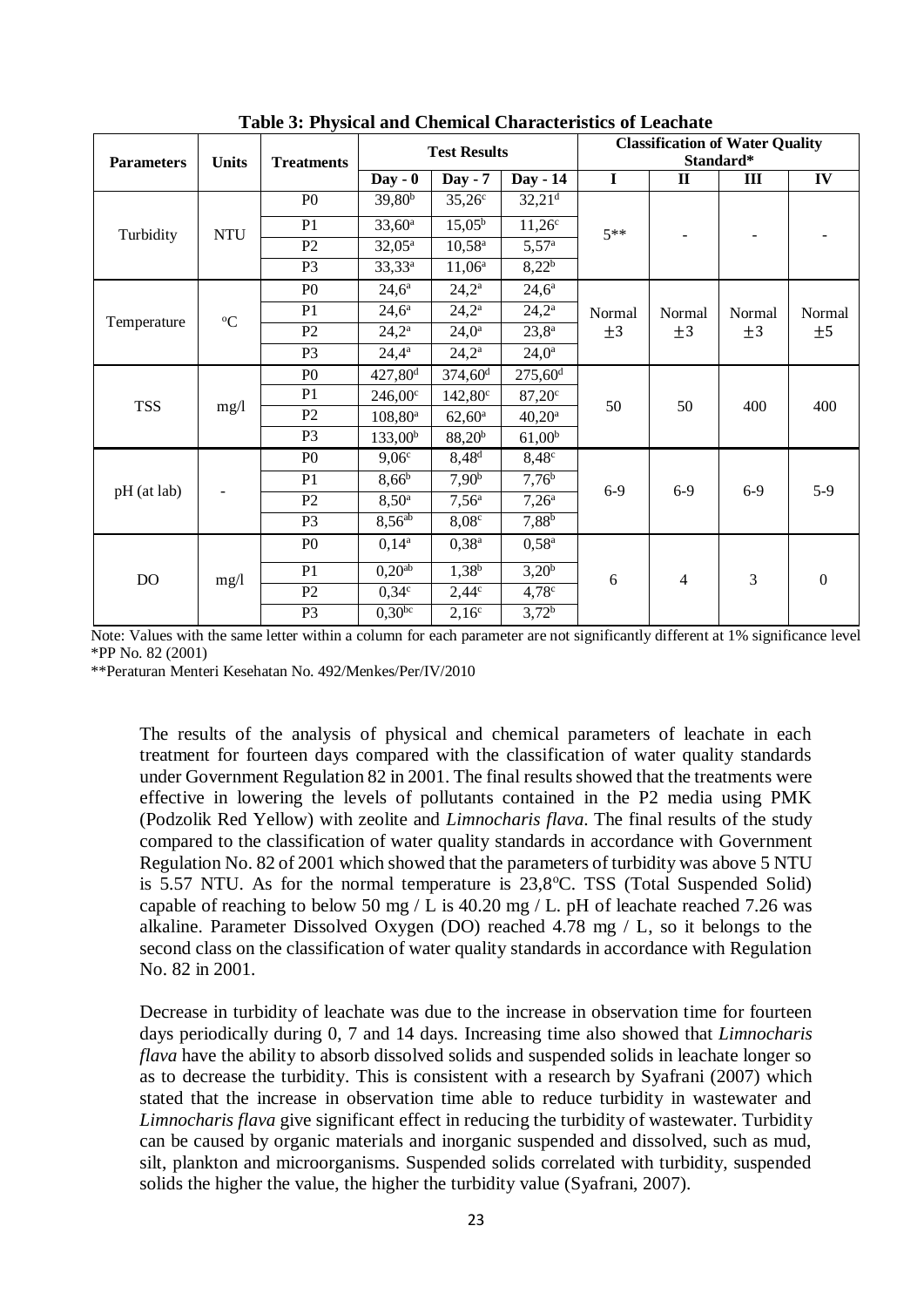Based on research that was conducted, decrease in turbidity of the most effective leachate contained in P2 by using media PMK (Podzolik Red Yellow) with zeolite and *Limnocharis flava* with average turbidity day 14 reached 5.57 NTU. This is consistent with research Semara et al. (2010) which proved that the zeolite has the ability to purify water from heavy metal impurities. This statement is also supported by Hartati (2007), which proved that zeolites able to reduce turbidity of leachate.

Based on the data, it can be seen that the temperature of leachate was not different; it ranged between 23.8°C-24.6°C. This is due to the temperature calculation is done in the laboratory. Temperatures in the laboratory ranged between  $23^{\circ}$ C-25<sup>o</sup>C. The temperature is influenced by the season, time of day, air circulation, and cloud cover. Changes in temperature can affect the physics, chemistry and biology in water (Effendi, 2003).

Decrease in TSS (Total Suspended Solid) value of leachate was due to the increase in observation time for fourteen days; periodically during 0, 7 and 14 days. Increasing time genjer also showed that plants have the ability to absorb dissolved solids and suspended solids in leachate longer so as to decrease the TSS (Total Suspended Solid). This is consistent with a research by Syafrani (2007) which stated that the increase in observation time able to reduce TSS (Total Suspended Solid) in wastewater and *Limnocharis flava* significant effect in reducing the TSS (Total Suspended Solid) liquid waste. This statement is also supported by research Yulvizar (2011) which stated that the duration of observation is also leading to decreased levels of TSS (Total Suspended Solid) due to the deposition process.

Based on research that has been conducted, the most effective in reducing TSS (Total Suspended Solid) value of leachate contained in P2 was by using media PMK (Podzolik Red Yellow) with zeolite and *Limnocharis flava* with a mean TSS (Total Suspended Solid) day 14 reached 40.20 mg/L. This is similar to a research by Suyata and Irmanto (2009), which proved that zeolites could reduce levels of TSS (Total Suspended Solid). This statement is also supported by Rosyida (2011), which proved that zeolites could reduce levels of TSS (Total Suspended Solid).

A decrease in the pH of the leachate was due to the increase in observation time for fourteen days periodically during 0, 7 and 14 days. Increasing time also showed that *Limnocharis flava* have the ability to absorb dissolved solids and suspended solids in leachate longer so as to lower the pH. This is in accordance with the relevant research Hermawati et al., (2005) which proved that *Limnocharis flava* able to lower pH detergent waste. A decrease in pH also occurred because *Limnocharis flava* rotting vegetation in the leachate. This is in accordance with the opinion of Sastrawijaya in Yulvizar (2011) who stated that the less organic matter is broken down by microorganisms then produced more alkaline pH and an increasing number of organic substances described pH, the more acid is produced.

Raising DO (Dissolved Oxygen) in leachate was due to the increase in observation time for fourteen days, periodically at 0, 7 and 14 days. Increasing time also shown that *Limnocharis flava* have the ability to absorb dissolved solids and suspended solids in leachate longer so as to raise the DO (Dissolved Oxygen). This is in accordance with the relevant research Hermawati et al., (2005) which proved that *Limnocharis flava* able to raise the DO (Dissolved Oxygen) detergent waste.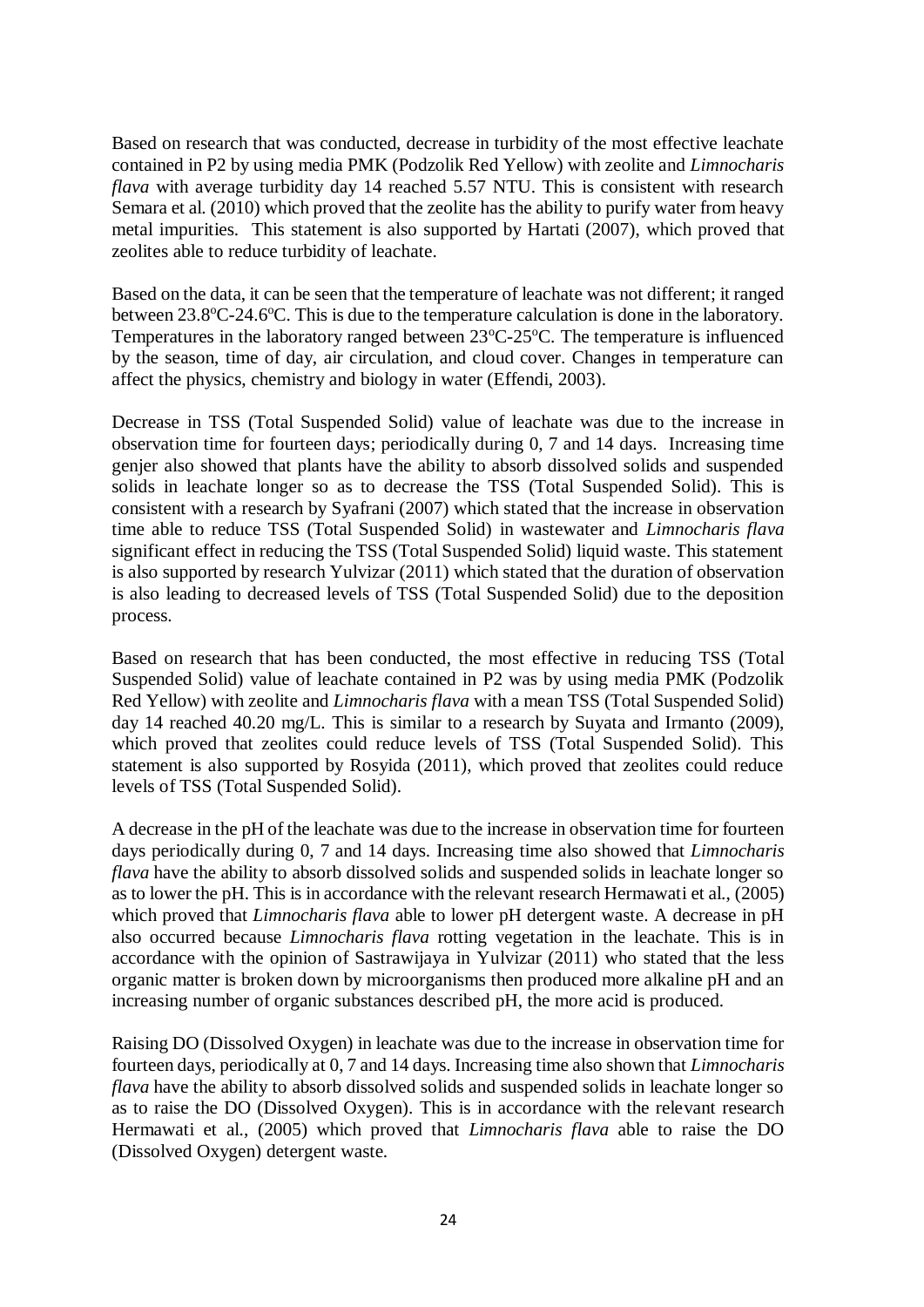#### **4.3 Effectiveness of Media Filters and Genjer Reduce Pollutants Levels**

Based on the research results of all parameter values with the highest effectiveness, the second treatment (P2), which uses media PMK (Podzolik Red Yellow) with zeolite and *Limnocharis flava*. This is because the increase in observation time for fourteen days, periodically at 0, 7 and 14 days. Increasing time genjer also showed that plants have the ability to absorb dissolved solids and suspended solids in leachate longer so as to lower and raise the physical and chemical parameters in the leachate.

| N <sub>0</sub> | <b>Parameter</b> | <b>Units</b>  | <b>Treatments</b> |          | Effectiveness $(\% )$ |                |                |  |
|----------------|------------------|---------------|-------------------|----------|-----------------------|----------------|----------------|--|
|                |                  |               |                   | $C_{in}$ | Day 0                 | Day 7          | Day 14         |  |
|                | Turbidity        | <b>NTU</b>    | P <sub>0</sub>    | 43,17    | 7,80                  | 18,32          | 25,38          |  |
| $\mathbf{1}$   |                  |               | P <sub>1</sub>    | 43,17    | 22,16                 | 65,13          | 73,91          |  |
|                |                  |               | P <sub>2</sub>    | 43,17    | 25,75                 | 75,49          | 87,09          |  |
|                |                  |               | P <sub>3</sub>    | 43,17    | 22,79                 | 74,38          | 80,95          |  |
| $\overline{2}$ | Temperatur<br>e  | ${}^{\circ}C$ | P <sub>0</sub>    | 25       | 1,6                   | 3,2            | 1,6            |  |
|                |                  |               | P <sub>1</sub>    | 25       | 1,6                   | 3,2            | 3,2            |  |
|                |                  |               | P <sub>2</sub>    | 25       | 3,2                   | $\overline{4}$ | 4,8            |  |
|                |                  |               | P <sub>3</sub>    | 25       | 2,4                   | 3,2            | $\overline{4}$ |  |
| 3              | <b>TSS</b>       | mg/L          | P <sub>0</sub>    | 491      | 12,87                 | 23,70          | 43,86          |  |
|                |                  |               | P <sub>1</sub>    | 491      | 49,89                 | 70,91          | 82,24          |  |
|                |                  |               | P <sub>2</sub>    | 491      | 77,84                 | 87,25          | 91,81          |  |
|                |                  |               | P <sub>3</sub>    | 491      | 72,91                 | 82,03          | 87,57          |  |
| $\overline{4}$ | pH               |               | P <sub>0</sub>    | 9,3      | 2,58                  | 8,81           | 8,81           |  |
|                |                  |               | P <sub>1</sub>    | 9,3      | 6,88                  | 15,05          | 16,55          |  |
|                |                  |               | P <sub>2</sub>    | 9,3      | 8,60                  | 18,70          | 21,93          |  |
|                |                  |               | P <sub>3</sub>    | 9,3      | 7,95                  | 13,11          | 15,26          |  |
|                | DO               | mg/L          | P <sub>0</sub>    | 0,1      | $(-)40$               | $(-)280$       | $(-)480$       |  |
| 5              |                  |               | P <sub>1</sub>    | 0,1      | $(-)100$              | $(-)1280$      | $(-)3100$      |  |
|                |                  |               | P <sub>2</sub>    | 0,1      | $(-)240$              | $(-)2340$      | $(-)4680$      |  |
|                |                  |               | P <sub>3</sub>    | 0,1      | $(-)200$              | $(-)2060$      | $(-)3620$      |  |

**Table 4: Effectiveness Value of Physical and Chemical Characteristics of Leachate**

Effectiveness value of turbidity was up to 87.09% on day 14. The highest effectiveness value of temperature was 4.8%, while the highest effectiveness value of the TSS (Total Suspended Solid) was at treatment P2 (91.81%) on day 14. The highest effectiveness value of pH was given by treatment P2 (up to 21.93%) on day 14. The Effectiveness of DO (Dissolved Oxygen) had a negative value because the value Dissolved Oxygen (DO) was inversely proportional to that of other parameters. The lower the value of DO (Dissolved Oxygen) the lower the quality of the water, which was more polluted. The results showed the value of DO (Dissolved Oxygen) was higher so that the value of effectiveness becomes negative. The effectiveness value of DO (Dissolved Oxygen) was given by treatment P2 (- ) 4680% on day 14.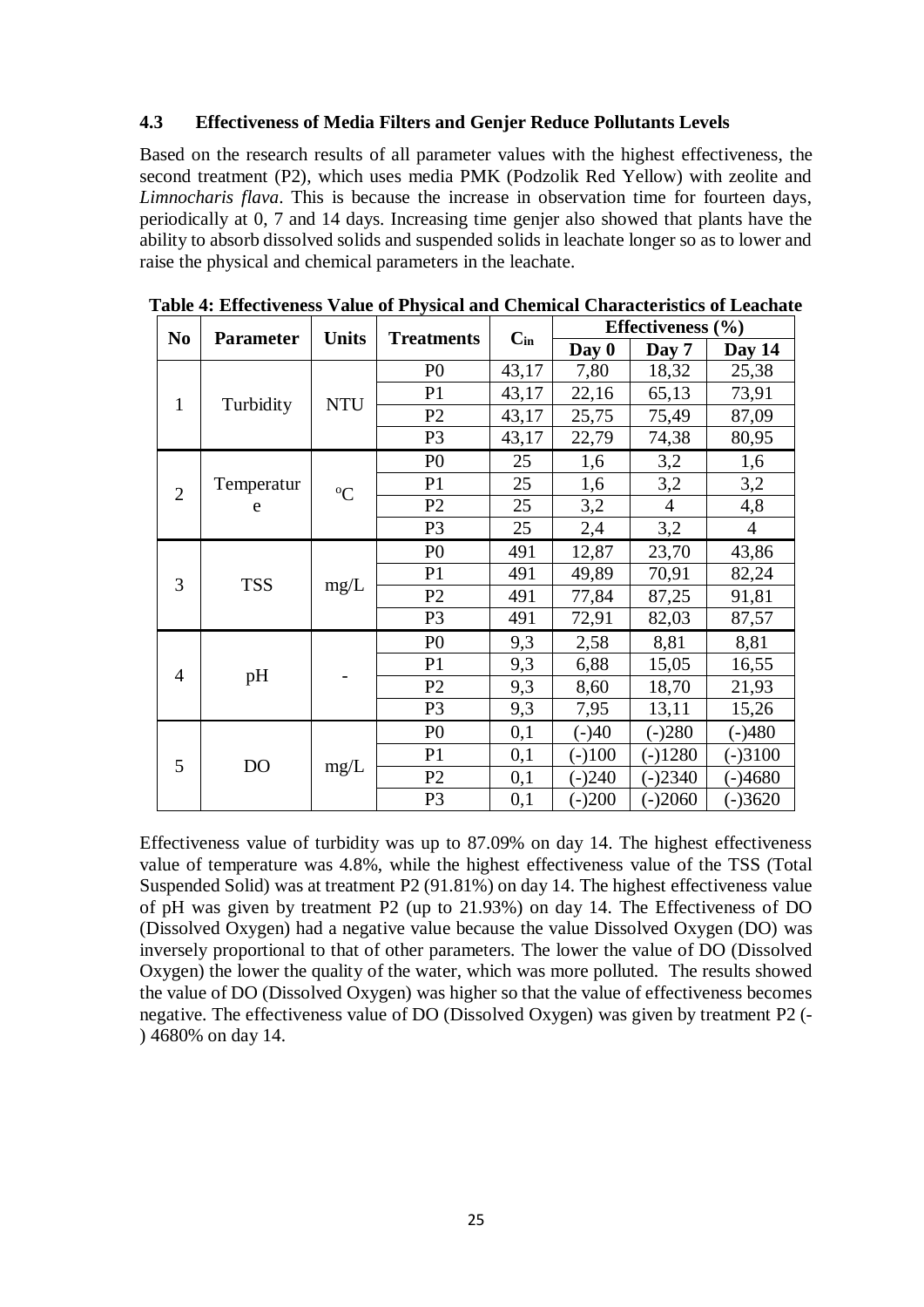#### **5. CONCLUSION**

Based on the research that has been done can be concluded that there was a significant effect of the type of filter media and *Limnocharis flava* to quality of leachate. Filter media and *Limnocharis flava* affect turbidity, TSS (Total Suspended Solid), pH and Dissolved Oxygen (DO) in leachate.

Effective treatment to reduce levels of pollutants contained in the treatment P2, which was using PMK (Podzolik Red Yellow) with zeolite and *Limnocharis flava*. Effectiveness value of turbidity was 87.09%, temperature was 4.8%, TSS (Total Suspended Solid) was 91.81%, pH was 21.93% pH, and Dissolved Oxygen (DO) was (-) 4680%.

#### **6. RECOMMENDATION**

Media filter PMK (Podzolik Red Yellow) with zeolite and *Limnocharis flava* was effective to reduce levels of pollutants in the leachate so harmless when discharged into the environment. For further research is recommended selection of PMK (Podzolik Red Yellow) are not too tough so that leachate can flow into the underground and after acclimatization recommended for selection of *Limnocharis flava* fresh herbs and green leaves that the plant not die quickly when the phytoremediation process.

#### **REFERENCES**

- Ali, M. (2011). *Monograf Rembesan Air Lindi (Leachate) Dampak pada Tanaman Pangan dan Kesehatan*. Upn Press: Surabaya.
- Anam, M., M., Evi, K. & Bambang, S. (2011). Penurunan Kandungan Logam Pb dan Cr Leachate Melalui Fitoremediasi Bambu Air (Equisetum hyemale) dan Zeolit. *Jurnal Keteknikan Pertanian Tropis dan Biosistem*. Vol. 1, No. 2.
- Darnoto, S. & Astuti, D. (2009). Pengaruh Penambahan *Poly Aluminium Chloride* (PAC) Terhadap Tingkat Kekeruhan, Warna, dan *Total Suspended Solid* (TSS) Pada *Leachate* (Air Lindi) Di TPAS Putri Cempo Mojosongo Surakarta. *Jurnal Kesehatan*. Vol. 2, No. 2.
- Effendi, H. 2003. *Telaah Kualitas Air bagi Pengelolaan Sumber Daya dan Lingkungan Perairan*. Cetakan Kelima. Kanisius : Yogyakarta.
- Esmiralda, & Oktarina, D. (2012). Pengaruh COD, Fe, dan NH<sup>3</sup> dalam Air Lindi LPA Air Dingin Kota Padang Terhadap Nilai LC50. *Jurnal Teknik Lingkungan UNAND*. Vol. 9, No. 1.
- Hardyanti, N. & Huboyo, H., S., (2009). Evaluasi Instalasi Pengolahan Lindi Tempat Pembuangan Akhir Putri Cempo Kota Surakarta. *Jurnal Presipitasi*. Vol. 6, No. 1.
- Hartati, E. (2007). Studi Pengolahan Kandungan Ion Logam (Fe,Mn,Cu,Zn) Lindi Sampah Oleh Zeolit. *Jurnal Sains MIPA*. Vol. 13, No. 1.
- Herison, A. (2009). Desain Prototipe Instalasi Koagulasi dan Kolam Fakultatif Untuk Pengolahan Air Lindi (Studi Kasus TPA Bakung Bandar Lampung). *Jurnal Rekayasa*. Vol. 13, No. 1.
- Hermawati, E., Wiryanto & Solichatun (2005). Fitoremediasi Limbah Detergen Menggunakan Kayu Apu (*Pistia stratiotes* L.) dan Genjer (*Limnocharis flava* L.). *BioSMART*. Vol.7, No. 2.